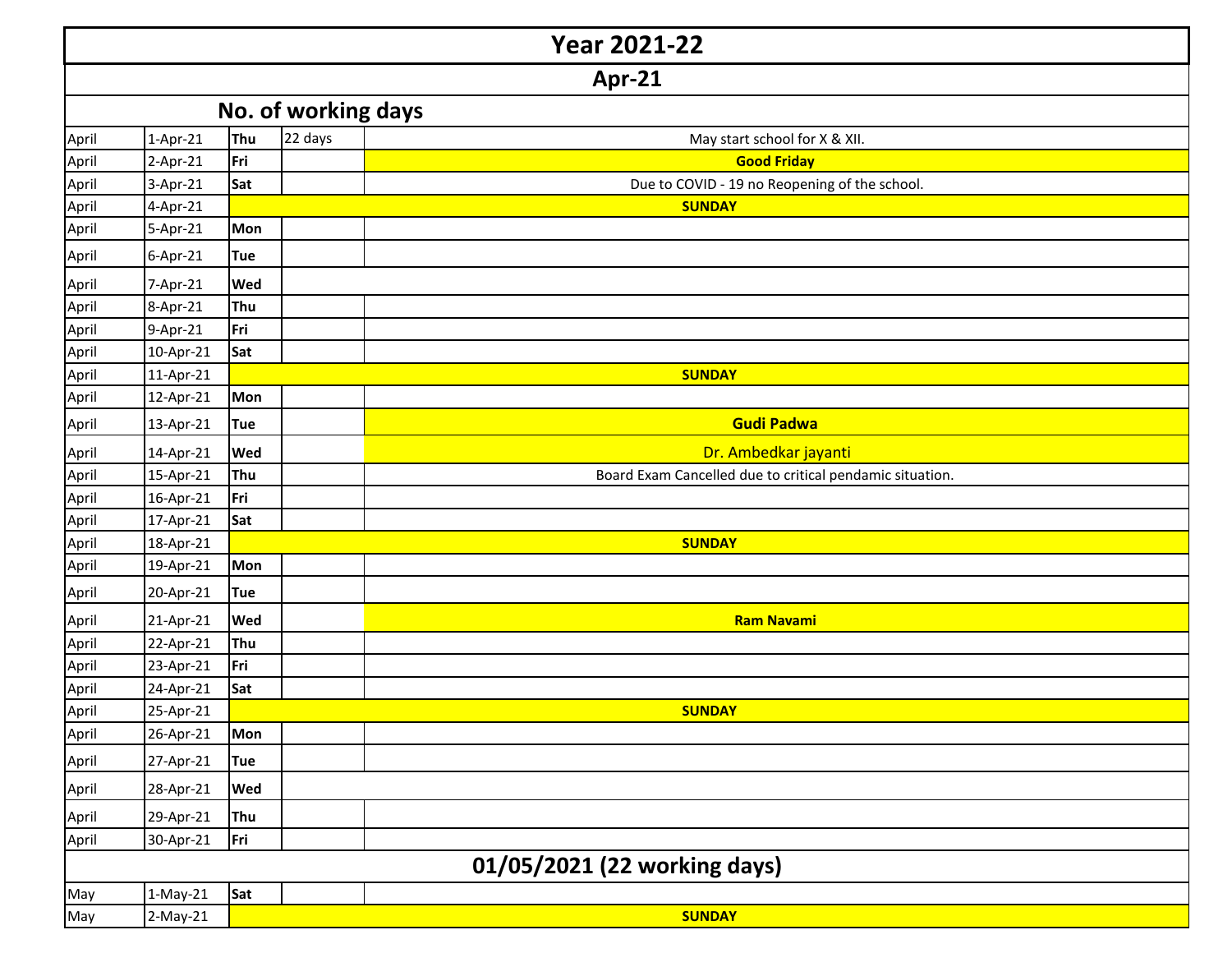| May  | 3-May-21    | Mon        | Class X Tabulation for for result was issued by CBSE |
|------|-------------|------------|------------------------------------------------------|
| May  | 4-May-21    | <b>Tue</b> |                                                      |
| May  | 5-May-21    | Wed        |                                                      |
| May  | $6$ -May-21 | Thu        | Tabulation work carried out during the month.        |
| May  | 7-May-21    | Fri        |                                                      |
| May  | 8-May-21    | Sat        |                                                      |
| May  | 9-May-21    |            | <b>SUNDAY</b>                                        |
| May  | 10-May-21   | Mon        |                                                      |
| May  | 11-May-21   | Tue        |                                                      |
| May  | 12-May-21   | Wed        |                                                      |
| May  | 13-May-21   | Thu        |                                                      |
| May  | 14-May-21   | Fri        | Id - Ul - Fitur                                      |
| May  | 15-May-21   | Sat        |                                                      |
| May  | 16-May-21   |            | <b>SUNDAY</b>                                        |
| May  | 17-May-21   | Mon        |                                                      |
| May  | 18-May-21   | <b>Tue</b> |                                                      |
| May  | 19-May-21   | Wed        |                                                      |
| May  | 20-May-21   | Thu        |                                                      |
| May  | 21-May-21   | Fri        |                                                      |
| May  | 22-May-21   | Sat        |                                                      |
| May  | 23-May-21   |            | <b>SUNDAY</b>                                        |
| May  | 24-May-21   | Mon        |                                                      |
| May  | 25-May-21   | Tue        |                                                      |
| May  | 26-May-21   | Wed        | <b>Budh Purnima</b>                                  |
| May  | 27-May-21   | Thu        |                                                      |
| May  | 28-May-21   | Fri        |                                                      |
| May  | 29-May-21   | Sat        |                                                      |
| May  | 30-May-21   |            | <b>SUNDAY</b>                                        |
| May  | 31-May-21   | Mon        |                                                      |
|      |             |            | 01/06/2021 (06 Working days)                         |
| June | $1$ -Jun-21 | Tue        |                                                      |
| June | 2-Jun-21    | Wed        |                                                      |
| June | 3-Jun-21    | Thu        | Class XII Exam Cancelled.                            |
| June | 4-Jun-21    | Fri        |                                                      |
| June | 5-Jun-21    | Sat        | World Environment day.                               |
| June | $6$ -Jun-21 |            | <b>SUNDAY</b>                                        |
| June | 7-Jun-21    | Mon        | Policy for tabulation of class XII was declared.     |
| June | 8-Jun-21    | <b>Tue</b> |                                                      |
| June | 9-Jun-21    | <b>Wed</b> |                                                      |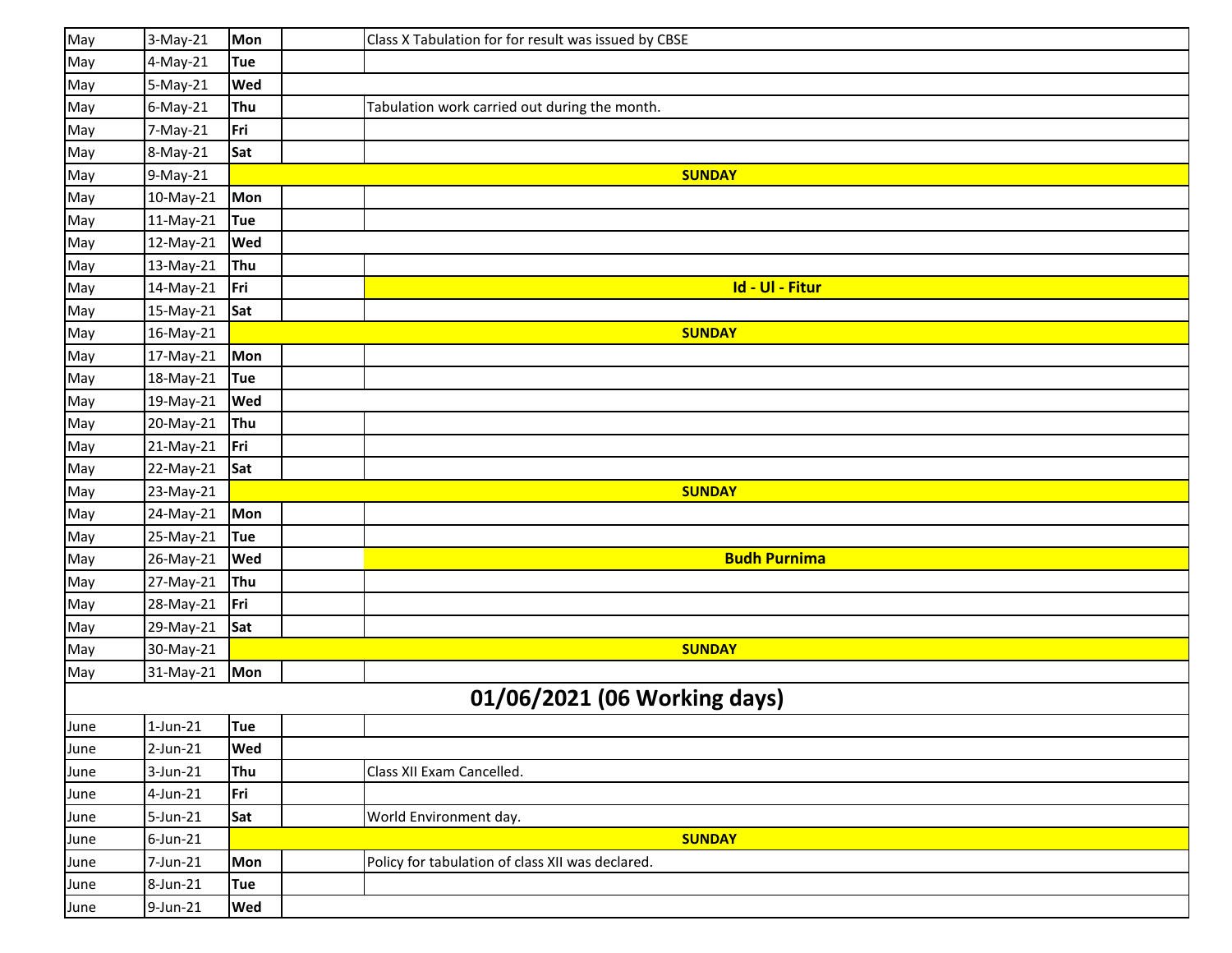| June | 10-Jun-21    | Thu        |                                                                                                                 |
|------|--------------|------------|-----------------------------------------------------------------------------------------------------------------|
| June | $11$ -Jun-21 | Fri        |                                                                                                                 |
| June | 12-Jun-21    | Sat        |                                                                                                                 |
| June | 13-Jun-21    |            | <b>SUNDAY</b>                                                                                                   |
| June | 14-Jun-21    | Mon        | <b>Teacher Resume</b><br><b>School Reopens</b>                                                                  |
| June | 15-Jun-21    | Tue        |                                                                                                                 |
| June | 16-Jun-21    | Wed        |                                                                                                                 |
| June | 17-Jun-21    | Thu        |                                                                                                                 |
| June | 18-Jun-21    | Fri        |                                                                                                                 |
| June | 19-Jun-21    | Sat        |                                                                                                                 |
| June | 20-Jun-21    |            | <b>SUNDAY</b>                                                                                                   |
|      |              |            | International Yoga day -> Organised inter school Yoga Competetionand Porovided E Certificate to the winners and |
| June | 21-Jun-21    | <b>Mon</b> | participants.                                                                                                   |
| June | 22-Jun-21    | Tue        | Student resume                                                                                                  |
| June | 23-Jun-21    | Wed        |                                                                                                                 |
| June | 24-Jun-21    | Thu        | Online Classes IX-XII commenced                                                                                 |
| June | 25-Jun-21    | Fri        |                                                                                                                 |
| June | 26-Jun-21    | Sat        | Drugs mouse & illicit troffidosing                                                                              |
| June | 27-Jun-21    |            | <b>SUNDAY Parents orientation</b>                                                                               |
| June | 28-Jun-21    | Mon        |                                                                                                                 |
| June | 29-Jun-21    | Tue        |                                                                                                                 |
| June | 30-Jun-21    | Wed        |                                                                                                                 |
|      |              |            | <b>Jul-21</b>                                                                                                   |
| July | $1$ -Jul-21  | Thu        | Doctors Day, Online Classes started for new session                                                             |
| July | 2-Jul-21     | Fri        |                                                                                                                 |
| July | 3-Jul-21     | Sat        | Pre Primary parents orientation                                                                                 |
| July | 4-Jul-21     |            | <b>SUNDAY</b>                                                                                                   |
| July | $5$ -Jul-21  | Mon        | Pre- Primary Classes resume                                                                                     |
| July | $6$ -Jul-21  | Tue        |                                                                                                                 |
| July | 7-Jul-21     | Wed        |                                                                                                                 |
| July | 8-Jul-21     | Thu        |                                                                                                                 |
| July | 9-Jul-21     | Fri        | Class XII result preparation                                                                                    |
| July | 10-Jul-21    | Sat        |                                                                                                                 |
| July | $11$ -Jul-21 |            | <b>SUNDAY</b>                                                                                                   |
| July | 12-Jul-21    | Mon        |                                                                                                                 |
| July | 13-Jul-21    | <b>Tue</b> | Periodic Test - I IX to XII                                                                                     |
| July | 14-Jul-21    | Wed        |                                                                                                                 |
| July | 15-Jul-21    | Thu        |                                                                                                                 |
| July | 16-Jul-21    | Fri        |                                                                                                                 |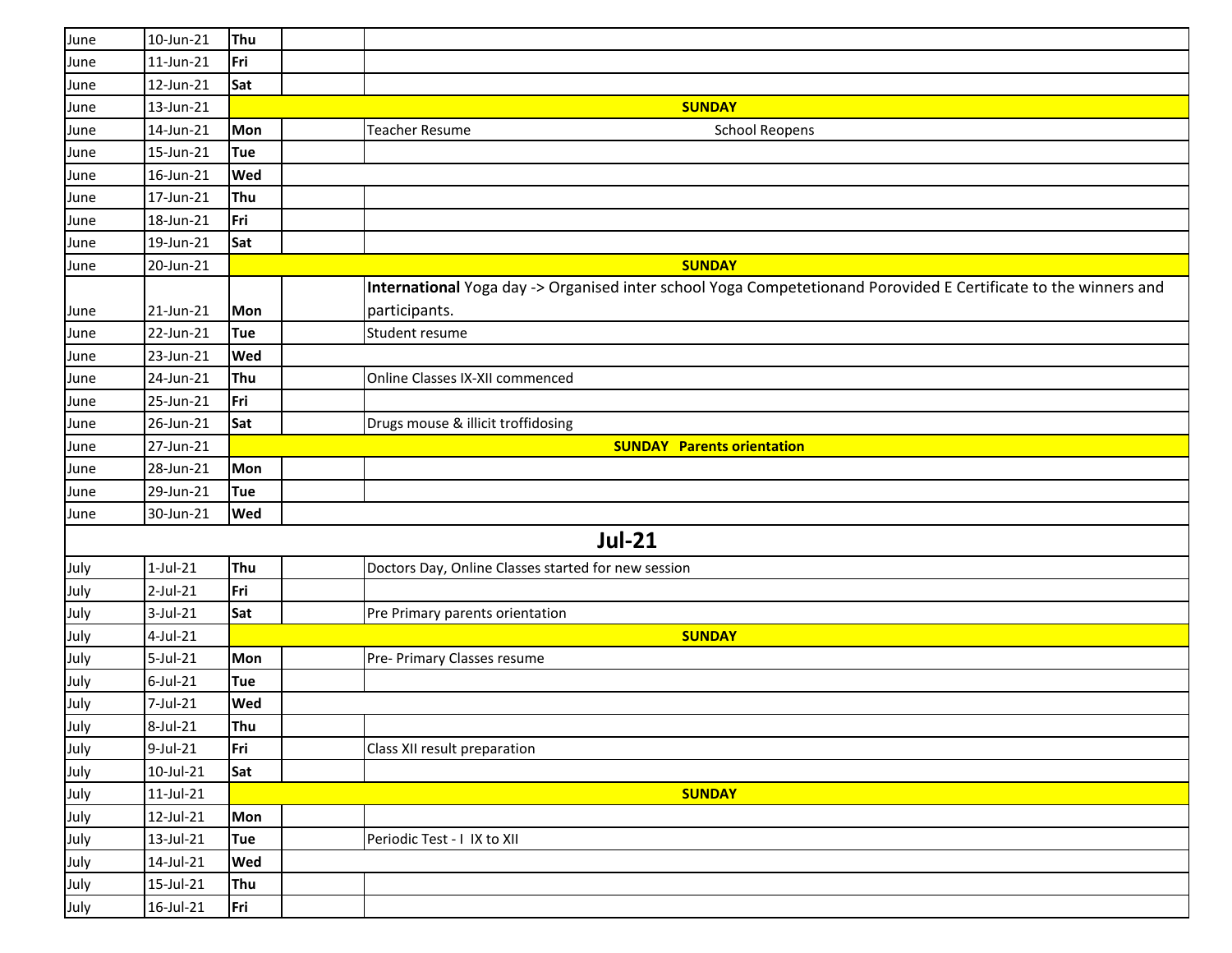| July | 17-Jul-21 | Sat           |                                                                                 |
|------|-----------|---------------|---------------------------------------------------------------------------------|
| July | 18-Jul-21 |               | <b>SUNDAY</b>                                                                   |
| July | 19-Jul-21 | Mon           |                                                                                 |
| July | 20-Jul-21 | <b>Tue</b>    |                                                                                 |
| July | 21-Jul-21 | Wed           |                                                                                 |
| July | 22-Jul-21 | Thu           |                                                                                 |
| July | 23-Jul-21 | Fri           |                                                                                 |
| July | 24-Jul-21 | Sat           |                                                                                 |
| July | 25-Jul-21 |               | <b>SUNDAY</b>                                                                   |
| July | 26-Jul-21 | Mon           | Kargil Diwas - Poster Making and slogan writing competition                     |
| July | 27-Jul-21 | Tue           |                                                                                 |
| July | 28-Jul-21 | Wed           |                                                                                 |
| July | 29-Jul-21 | Thu           |                                                                                 |
| July | 30-Jul-21 | Fri           | Class XII Result declration.                                                    |
| July | 31-Jul-21 | Sat           |                                                                                 |
|      |           |               | 01/08/2021 (23 Working days)                                                    |
| Aug  | 1-Aug-21  |               | <b>SUNDAY</b>                                                                   |
| Aug  | 2-Aug-21  | Mon           | Periodic Test - I Class I to VIII                                               |
| Aug  | 3-Aug-21  | <b>Tue</b>    |                                                                                 |
| Aug  | 4-Aug-21  | Wed           |                                                                                 |
| Aug  | 5-Aug-21  | Thu           |                                                                                 |
| Aug  | 6-Aug-21  | Fri           |                                                                                 |
| Aug  | 7-Aug-21  | Sat           |                                                                                 |
| Aug  | 8-Aug-21  |               | <b>SUNDAY</b>                                                                   |
| Aug  | 9-Aug-21  | Mon           |                                                                                 |
| Aug  | 10-Aug-21 | <b>Tue</b>    |                                                                                 |
| Aug  | 11-Aug-21 | Wed           |                                                                                 |
| Aug  | 12-Aug-21 | Thu           | International Youth Day, Speech Competition on Youth and their role & Power.    |
| Aug  | 13-Aug-21 | Fri           |                                                                                 |
| Aug  | 14-Aug-21 | Sat           |                                                                                 |
| Aug  | 15-Aug-21 |               | <b>SUNDAY</b>                                                                   |
| Aug  | 16-Aug-21 | Mon           | INDEPENDENCE DAY - Live telecaste to students of Flag hoisting, national Anthem |
| Aug  | 17-Aug-21 | Tue           | Term - 1, Class IX to XII.                                                      |
| Aug  | 18-Aug-21 | Wed           |                                                                                 |
| Aug  | 19-Aug-21 | Thu           | <b>Moharram</b>                                                                 |
| Aug  | 20-Aug-21 | Fri           |                                                                                 |
| Aug  | 21-Aug-21 | Sat           |                                                                                 |
| Aug  | 22-Aug-21 | <b>SUNDAY</b> | <b>Rakhi Making Competition (Raksha Bhandhan)</b>                               |
| Aug  | 23-Aug-21 | Mon           |                                                                                 |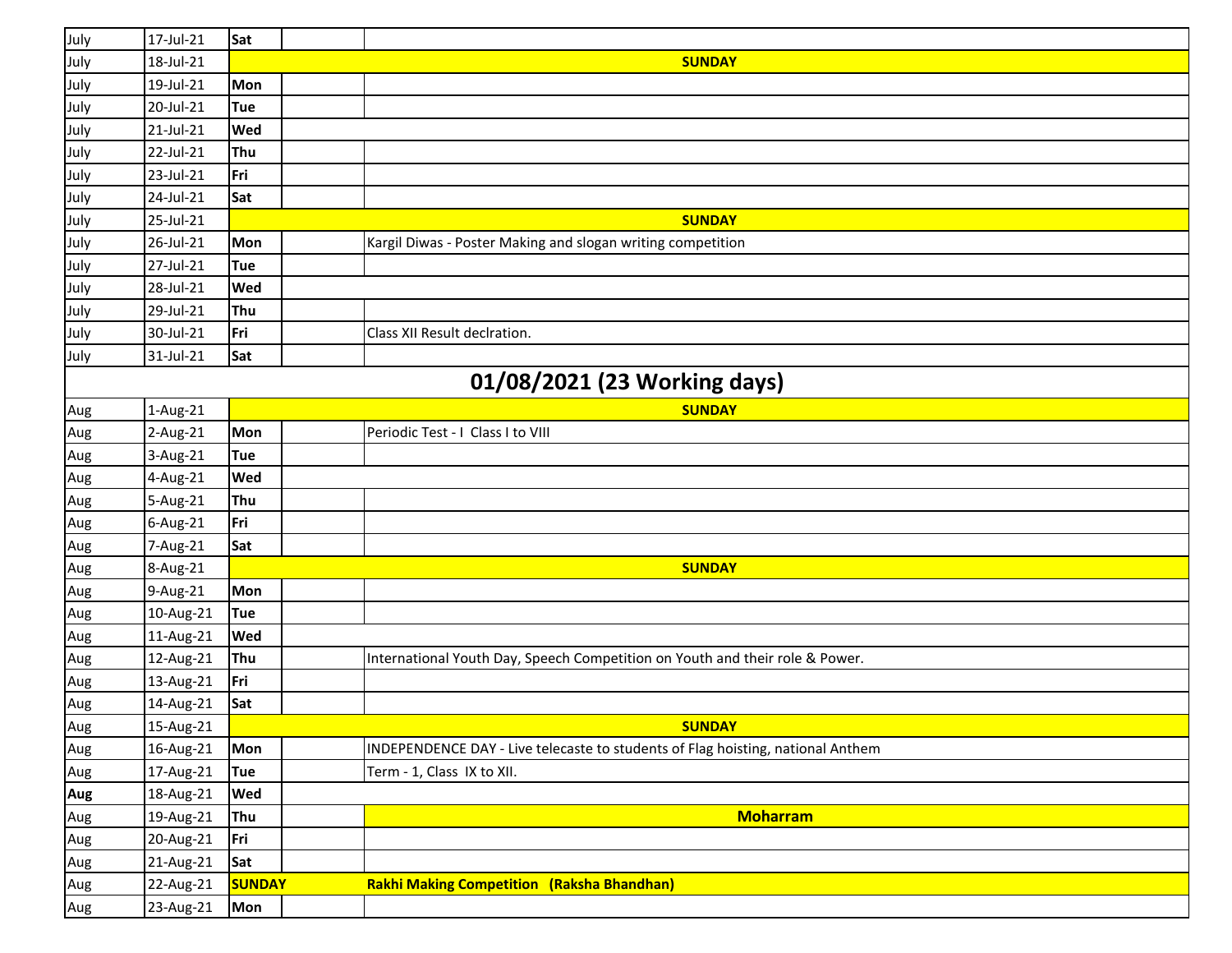| Aug                         | 24-Aug-21 | <b>Tue</b>    |  |                                                                          |  |  |  |  |  |
|-----------------------------|-----------|---------------|--|--------------------------------------------------------------------------|--|--|--|--|--|
| Aug                         | 25-Aug-21 | Wed           |  |                                                                          |  |  |  |  |  |
| Aug                         | 26-Aug-21 | Thu           |  |                                                                          |  |  |  |  |  |
| Aug                         | 27-Aug-21 | Fri           |  |                                                                          |  |  |  |  |  |
| Aug                         | 28-Aug-21 | Sat           |  |                                                                          |  |  |  |  |  |
| Aug                         | 29-Aug-21 |               |  | <b>SUNDAY</b>                                                            |  |  |  |  |  |
| Aug                         | 30-Aug-21 | Mon           |  | Janmashtmi                                                               |  |  |  |  |  |
| Aug                         | 31-Aug-21 | <b>Tue</b>    |  |                                                                          |  |  |  |  |  |
| 01/09/2021 (26 Working day) |           |               |  |                                                                          |  |  |  |  |  |
| Sep                         | 1-Sep-21  | Wed           |  |                                                                          |  |  |  |  |  |
| Sep                         | 2-Sep-21  | Thu           |  |                                                                          |  |  |  |  |  |
| Sep                         | 3-Sep-21  | Fri           |  |                                                                          |  |  |  |  |  |
| Sep                         | 4-Sep-21  | Sat           |  |                                                                          |  |  |  |  |  |
| Sep                         | 5-Sep-21  | <b>SUNDAY</b> |  | Teacher's day celebration - Skit on Importance of Guru in students life. |  |  |  |  |  |
| Sep                         | 6-Sep-21  | Mon           |  |                                                                          |  |  |  |  |  |
| Sep                         | 7-Sep-21  | Tue           |  |                                                                          |  |  |  |  |  |
| Sep                         | 8-Sep-21  | Wed           |  | International Litracy day.                                               |  |  |  |  |  |
| Sep                         | 9-Sep-21  | Thu           |  |                                                                          |  |  |  |  |  |
| Sep                         | 10-Sep-21 | Fri           |  |                                                                          |  |  |  |  |  |
| Sep                         | 11-Sep-21 | Sat           |  |                                                                          |  |  |  |  |  |
| Sep                         | 12-Sep-21 |               |  | <b>SUNDAY</b>                                                            |  |  |  |  |  |
| Sep                         | 13-Sep-21 | Mon           |  |                                                                          |  |  |  |  |  |
| Sep                         | 14-Sep-21 | <b>Tue</b>    |  | Hindi Diwas                                                              |  |  |  |  |  |
| Sep                         | 15-Sep-21 | Wed           |  |                                                                          |  |  |  |  |  |
| Sep                         | 16-Sep-21 | Thu           |  |                                                                          |  |  |  |  |  |
| Sep                         | 17-Sep-21 | Fri           |  |                                                                          |  |  |  |  |  |
| Sep                         | 18-Sep-21 | Sat           |  |                                                                          |  |  |  |  |  |
| Sep                         | 19-Sep-21 |               |  | <b>SUNDAY</b>                                                            |  |  |  |  |  |
| Sep                         | 20-Sep-21 | Mon           |  |                                                                          |  |  |  |  |  |
| Sep                         | 21-Sep-21 | <b>Tue</b>    |  |                                                                          |  |  |  |  |  |
| Sep                         | 22-Sep-21 | Wed           |  |                                                                          |  |  |  |  |  |
| Sep                         | 23-Sep-21 | Thu           |  |                                                                          |  |  |  |  |  |
| Sep                         | 24-Sep-21 | Fri           |  |                                                                          |  |  |  |  |  |
| Sep                         | 25-Sep-21 | Sat           |  |                                                                          |  |  |  |  |  |
| Sep                         | 26-Sep-21 |               |  | <b>SUNDAY</b>                                                            |  |  |  |  |  |
| Sep                         | 27-Sep-21 | Mon           |  |                                                                          |  |  |  |  |  |
| Sep                         | 28-Sep-21 | Tue           |  |                                                                          |  |  |  |  |  |
| Sep                         | 29-Sep-21 | Wed           |  |                                                                          |  |  |  |  |  |
| Sep                         | 30-Sep-21 | Thu           |  |                                                                          |  |  |  |  |  |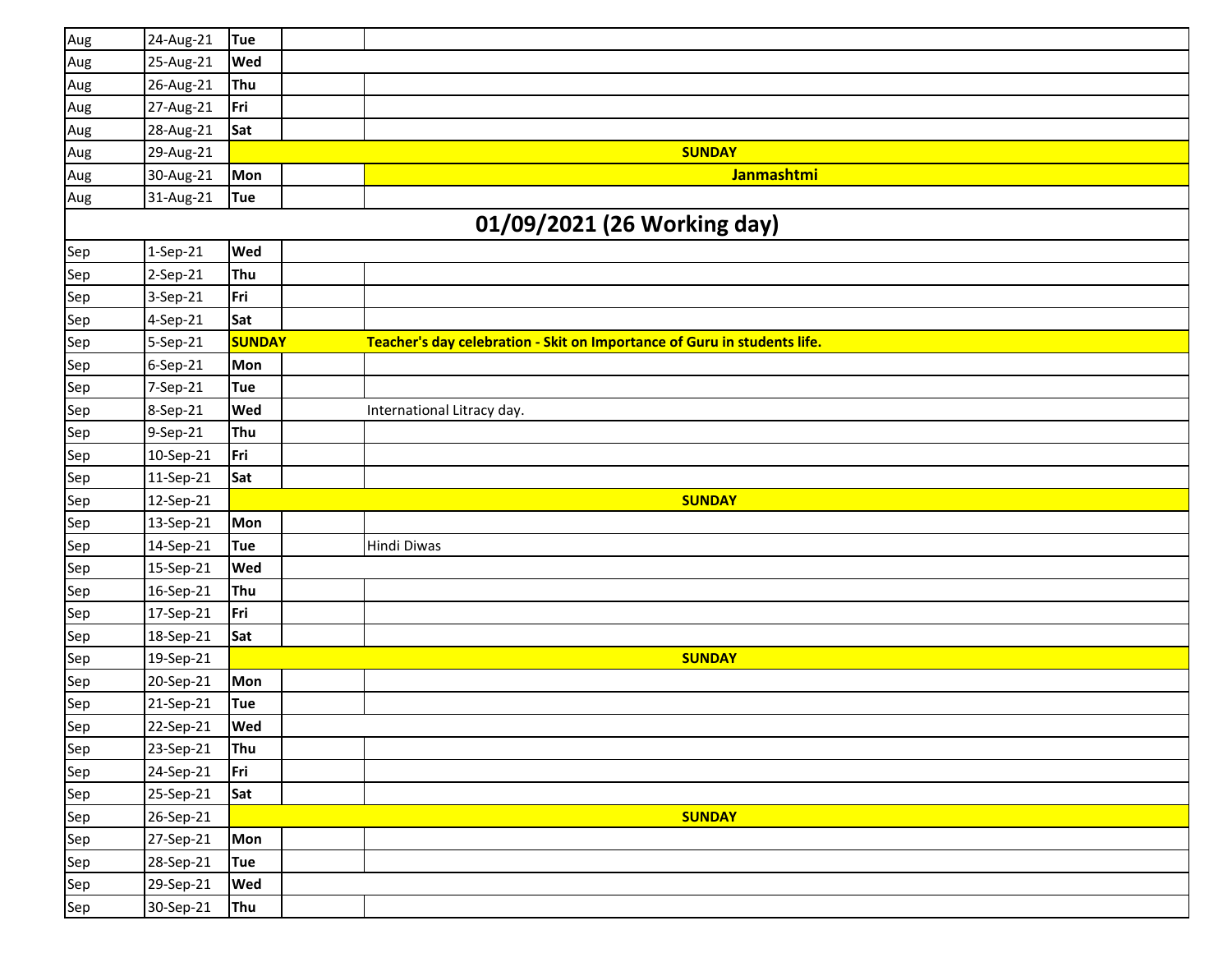|     | 01/10/2021 (19 Working days) |            |                                       |  |  |  |  |  |
|-----|------------------------------|------------|---------------------------------------|--|--|--|--|--|
| Oct | $1-Oct-21$                   | Fri        |                                       |  |  |  |  |  |
| Oct | 2-Oct-21                     | Sat        | <b>Gandhi Jayanti</b>                 |  |  |  |  |  |
| Oct | 3-Oct-21                     |            | <b>SUNDAY</b>                         |  |  |  |  |  |
| Oct | 4-Oct-21                     | Mon        |                                       |  |  |  |  |  |
| Oct | 5-Oct-21                     | <b>Tue</b> |                                       |  |  |  |  |  |
| Oct | 6-Oct-21                     | Wed        |                                       |  |  |  |  |  |
| Oct | 7-Oct-21                     | Thu        |                                       |  |  |  |  |  |
| Oct | 8-Oct-21                     | Fri        |                                       |  |  |  |  |  |
| Oct | 9-Oct-21                     | Sat        |                                       |  |  |  |  |  |
| Oct | 10-Oct-21                    |            | <b>SUNDAY</b>                         |  |  |  |  |  |
| Oct | 11-Oct-21                    | Mon        |                                       |  |  |  |  |  |
| Oct | 12-Oct-21                    | <b>Tue</b> |                                       |  |  |  |  |  |
| Oct | 13-Oct-21                    | <b>Wed</b> |                                       |  |  |  |  |  |
| Oct | 14-Oct-21                    | <b>Thu</b> |                                       |  |  |  |  |  |
| Oct | 15-Oct-21                    | Fri        | <b>Dushehra (Worlds Students Day)</b> |  |  |  |  |  |
| Oct | 16-Oct-21                    | Sat        |                                       |  |  |  |  |  |
| Oct | 17-Oct-21                    |            | <b>SUNDAY</b>                         |  |  |  |  |  |
| Oct | 18-Oct-21                    | <b>Mon</b> |                                       |  |  |  |  |  |
| Oct | 19-Oct-21                    | <b>Tue</b> | Milad - Un- Nabi                      |  |  |  |  |  |
| Oct | 20-Oct-21                    | <b>Wed</b> | Maharshi valmiki Jayanti              |  |  |  |  |  |
| Oct | 21-Oct-21                    | Thu        |                                       |  |  |  |  |  |
| Oct | 22-Oct-21                    | Fri        |                                       |  |  |  |  |  |
| Oct | 23-Oct-21                    | Sat        |                                       |  |  |  |  |  |
| Oct | 24-Oct-21                    |            | <b>SUNDAY</b>                         |  |  |  |  |  |
| Oct | 25-Oct-21                    | Mon        | Periodic Test - 2 Class IX to XII     |  |  |  |  |  |
| Oct | 26-Oct-21                    | Tue        |                                       |  |  |  |  |  |
| Oct | 27-Oct-21                    | Wed        |                                       |  |  |  |  |  |
| Oct | 28-Oct-21                    | Thu        |                                       |  |  |  |  |  |
| Oct | 29-Oct-21                    | Fri        |                                       |  |  |  |  |  |
| Oct | 30-Oct-21                    | <b>Sat</b> |                                       |  |  |  |  |  |
| Oct | 31-Oct-21                    |            | <b>SUNDAY</b>                         |  |  |  |  |  |
|     |                              |            | 01/11/2021 (20Working days)           |  |  |  |  |  |
| Nov | 1-Nov-21                     | Mon        |                                       |  |  |  |  |  |
| Nov | 2-Nov-21                     | <b>Tue</b> |                                       |  |  |  |  |  |
| Nov | 3-Nov-21                     | <b>Wed</b> | Diwali Holidays                       |  |  |  |  |  |
| Nov | 4-Nov-21                     | <b>Thu</b> | <b>Dipawali</b>                       |  |  |  |  |  |
| Nov | 5-Nov-21                     | Fri        |                                       |  |  |  |  |  |
| Nov | 6-Nov-21                     | <b>Sat</b> |                                       |  |  |  |  |  |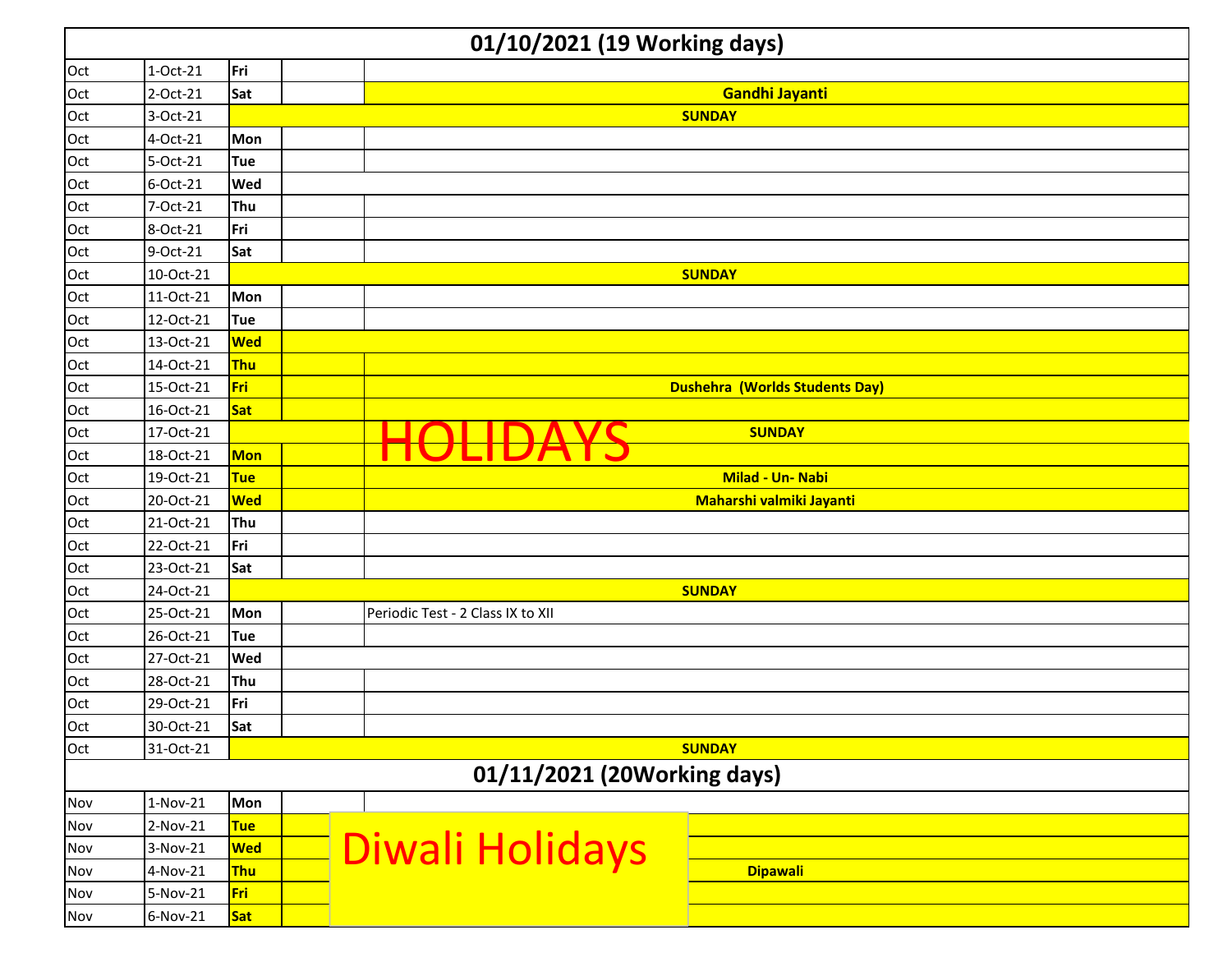| Nov | 7-Nov-21  |            | <b>SUNDAY (World Cancer awareness day)</b>     |
|-----|-----------|------------|------------------------------------------------|
| Nov | 8-Nov-21  | Mon        |                                                |
| Nov | 9-Nov-21  | Tue        |                                                |
| Nov | 10-Nov-21 | Wed        |                                                |
| Nov | 11-Nov-21 | Thu        |                                                |
| Nov | 12-Nov-21 | Fri        |                                                |
| Nov | 13-Nov-21 | Sat        |                                                |
| Nov | 14-Nov-21 |            | (Children Day)<br><b>SUNDAY</b>                |
| Nov | 15-Nov-21 | Mon        |                                                |
| Nov | 16-Nov-21 | Tue        |                                                |
| Nov | 17-Nov-21 | Wed        |                                                |
| Nov | 18-Nov-21 | Thu        |                                                |
| Nov | 19-Nov-21 | Fri        | Gurunanak Jayanti                              |
| Nov | 20-Nov-21 | Sat        | <b>Half Yearly</b>                             |
| Nov | 21-Nov-21 |            | <b>SUNDAY</b>                                  |
| Nov | 22-Nov-21 | Mon        |                                                |
| Nov | 23-Nov-21 | Tue        |                                                |
| Nov | 24-Nov-21 | Wed        |                                                |
| Nov | 25-Nov-21 | Thu        |                                                |
| Nov | 26-Nov-21 | Fri        |                                                |
| Nov | 27-Nov-21 | Sat        |                                                |
| Nov | 28-Nov-21 |            | <b>SUNDAY</b>                                  |
| Nov | 29-Nov-21 | Mon        |                                                |
| Nov | 30-Nov-21 | Tue        |                                                |
|     |           |            | 01/12/2021 (14 Working days)                   |
| Dec | 1-Dec-21  | Wed        | World AIDS days                                |
| Dec | 2-Dec-21  | Thu        | National Pollution control day                 |
| Dec | 3-Dec-21  | Fri        |                                                |
| Dec | 4-Dec-21  | Sat        |                                                |
| Dec | 5-Dec-21  |            | <b>SUNDAY (World soil day and Flag Day)</b>    |
| Dec | 6-Dec-21  | Mon        |                                                |
| Dec | 7-Dec-21  | Tue        | Armed Force Flag Day                           |
| Dec | 8-Dec-21  | Wed        |                                                |
| Dec | 9-Dec-21  | Thu        | <b>International Anticorruption Day</b>        |
| Dec | 10-Dec-21 | Fri        | Human Rights day                               |
| Dec | 11-Dec-21 | Sat        |                                                |
| Dec | 12-Dec-21 |            | <b>SUNDAY (National Pollution control day)</b> |
| Dec | 13-Dec-21 | Mon        |                                                |
| Dec | 14-Dec-21 | <b>Tue</b> |                                                |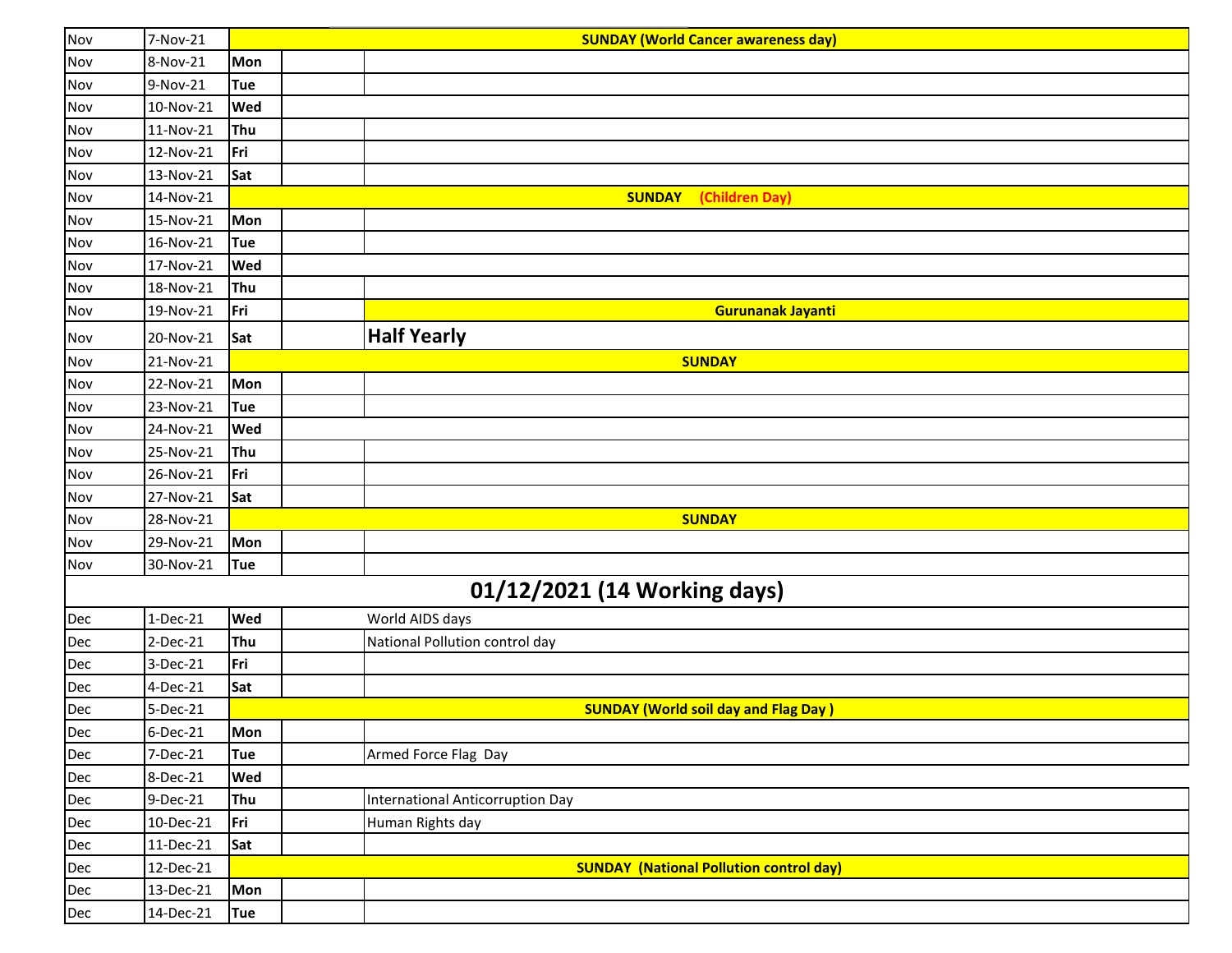| Dec        | 15-Dec-21   | Wed        |                                       |                               |
|------------|-------------|------------|---------------------------------------|-------------------------------|
| Dec        | 16-Dec-21   | Thu        | <b>Vijay Diwas</b>                    |                               |
| Dec        | 17-Dec-21   | Fri        |                                       |                               |
| Dec        | 18-Dec-21   | Sat        | Submission of Projects & Assignments. |                               |
| Dec        | 19-Dec-21   |            |                                       | <b>SUNDAY</b>                 |
| Dec        | 20-Dec-21   | Mon        |                                       |                               |
| Dec        | 21-Dec-21   | Tue        |                                       |                               |
| Dec        | 22-Dec-21   | Wed        | National Mother's day                 |                               |
| Dec        | 23-Dec-21   | Thu        |                                       |                               |
| Dec        | 24-Dec-21   | Fri        | <b>Christmas Celebrations</b>         |                               |
| Dec        | 25-Dec-21   | Sat        |                                       | <b>Christmas</b>              |
| Dec        | 26-Dec-21   |            |                                       | <b>SUNDAY</b>                 |
| Dec        | 27-Dec-21   | <b>Mon</b> | <b>CHRISTMAS</b>                      |                               |
| Dec        | 28-Dec-21   | <b>Tue</b> |                                       |                               |
| <b>Dec</b> | 29-Dec-21   | <b>Wed</b> |                                       |                               |
| Dec        | 30-Dec-21   | <b>Thu</b> | <b>- HOLIDAYS</b>                     |                               |
| <b>Dec</b> | 31-Dec-21   | Fri        |                                       |                               |
|            |             |            |                                       | UL/UL/ LULL LLL wurking days) |
| Jan        | $1$ -Jan-22 | <b>Sat</b> |                                       |                               |
| Jan        | $2$ -Jan-22 |            |                                       | <b>SUNDAY</b>                 |
| Jan        | 3-Jan-22    | Mon        |                                       |                               |
| Jan        | 4-Jan-22    | Tue        |                                       |                               |
| Jan        | 5-Jan-22    | Wed        |                                       |                               |
| Jan        | $6$ -Jan-22 | Thu        |                                       |                               |
| Jan        | 7-Jan-22    | Fri        |                                       |                               |
| Jan        | 8-Jan-22    | Sat        |                                       |                               |
| Jan        | 9-Jan-22    |            |                                       | <b>SUNDAY</b>                 |
| Jan        | 10-Jan-22   | Mon        |                                       |                               |
| Jan        | 11-Jan-22   | <b>Tue</b> |                                       |                               |
| Jan        | 12-Jan-22   | Wed        |                                       |                               |
| Jan        | 13-Jan-22   | Thu        |                                       |                               |
| Jan        | 14-Jan-22   | Fri        |                                       | <b>Sakrati</b>                |
| Jan        | 15-Jan-22   | Sat        | Indian Army Day                       |                               |
| Jan        | 16-Jan-22   |            |                                       | <b>SUNDAY</b>                 |
| Jan        | 17-Jan-22   | Mon        | Pre - Board - 1                       |                               |
| Jan        | 18-Jan-22   | <b>Tue</b> |                                       |                               |
| Jan        | 19-Jan-22   | Wed        |                                       |                               |
| Jan        | 20-Jan-22   | Thu        |                                       |                               |
| Jan        | 21-Jan-22   | Fri        |                                       |                               |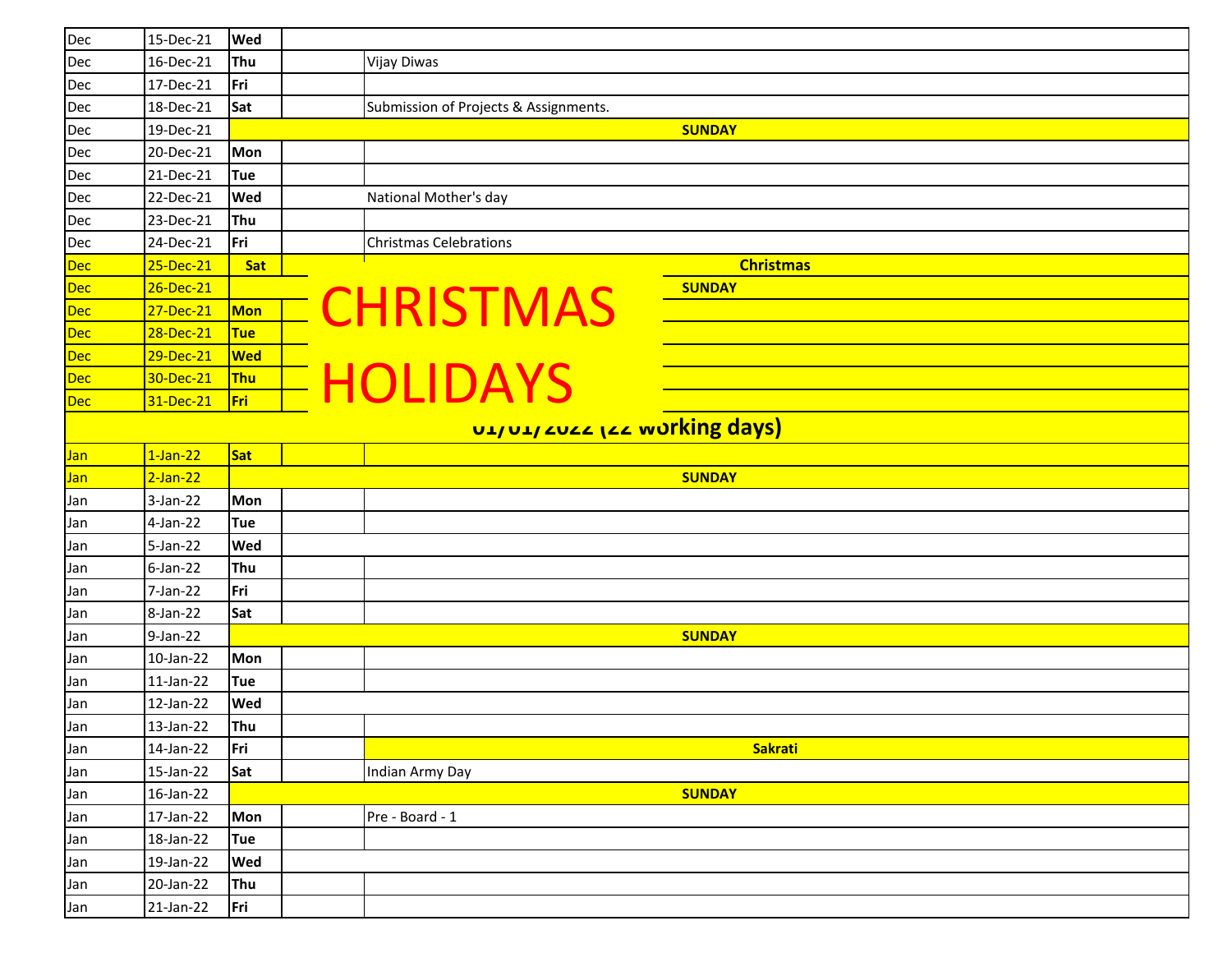| Jan | 22-Jan-22                   | Sat           |  |                                                           |  |  |  |  |  |  |
|-----|-----------------------------|---------------|--|-----------------------------------------------------------|--|--|--|--|--|--|
| Jan | 23-Jan-22                   |               |  | <b>SUNDAY</b>                                             |  |  |  |  |  |  |
| Jan | 24-Jan-22                   | Mon           |  |                                                           |  |  |  |  |  |  |
| Jan | 25-Jan-22                   | <b>Tue</b>    |  |                                                           |  |  |  |  |  |  |
| Jan | 26-Jan-22                   | Wed           |  | <b>Rebublic day (Flag Hoisting/PT Display March Past)</b> |  |  |  |  |  |  |
| Jan | 27-Jan-22                   | Thu           |  |                                                           |  |  |  |  |  |  |
| Jan | 28-Jan-22                   | Fri           |  |                                                           |  |  |  |  |  |  |
| Jan | 29-Jan-22                   | Sat           |  |                                                           |  |  |  |  |  |  |
| Jan | 30-Jan-22                   | <b>SUNDAY</b> |  | (Shaheed Diwas)<br><b>Martyers Day</b>                    |  |  |  |  |  |  |
| Jan | 31-Jan-22                   | <b>Mon</b>    |  |                                                           |  |  |  |  |  |  |
|     | 01/02/2022 (18wORKING Days) |               |  |                                                           |  |  |  |  |  |  |
| Feb | 1-Feb-22                    | <b>Tue</b>    |  |                                                           |  |  |  |  |  |  |
| Feb | 2-Feb-22                    | Wed           |  |                                                           |  |  |  |  |  |  |
| Feb | 3-Feb-22                    | Thu           |  |                                                           |  |  |  |  |  |  |
| Feb | 4-Feb-22                    | Fri           |  |                                                           |  |  |  |  |  |  |
| Feb | 5-Feb-22                    | Sat           |  |                                                           |  |  |  |  |  |  |
| Feb | 6-Feb-22                    |               |  | <b>SUNDAY</b>                                             |  |  |  |  |  |  |
| Feb | 7-Feb-22                    | Mon           |  | Pre - Board - 2                                           |  |  |  |  |  |  |
| Feb | 8-Feb-22                    | <b>Tue</b>    |  |                                                           |  |  |  |  |  |  |
| Feb | 9-Feb-22                    | Wed           |  |                                                           |  |  |  |  |  |  |
| Feb | 10-Feb-22                   | Thu           |  |                                                           |  |  |  |  |  |  |
| Feb | 11-Feb-22                   | Fri           |  |                                                           |  |  |  |  |  |  |
| Feb | 12-Feb-22                   | Sat           |  |                                                           |  |  |  |  |  |  |
| Feb | 13-Feb-22                   |               |  | <b>SUNDAY</b>                                             |  |  |  |  |  |  |
| Feb | 14-Feb-22                   | Mon           |  |                                                           |  |  |  |  |  |  |
| Feb | 15-Feb-22                   | <b>Tue</b>    |  |                                                           |  |  |  |  |  |  |
| Feb | 16-Feb-22                   | Wed           |  |                                                           |  |  |  |  |  |  |
| Feb | 17-Feb-22                   | Thu           |  |                                                           |  |  |  |  |  |  |
| Feb | 18-Feb-22                   | Fri           |  |                                                           |  |  |  |  |  |  |
| Feb | 19-Feb-22                   | Sat           |  |                                                           |  |  |  |  |  |  |
| Feb | 20-Feb-22                   |               |  | <b>SUNDAY</b>                                             |  |  |  |  |  |  |
| Feb | 21-Feb-22                   | Mon           |  |                                                           |  |  |  |  |  |  |
| Feb | 22-Feb-22                   | <b>Tue</b>    |  | World Scout Day                                           |  |  |  |  |  |  |
| Feb | 23-Feb-22                   | Wed           |  |                                                           |  |  |  |  |  |  |
| Feb | 24-Feb-22                   | Thu           |  |                                                           |  |  |  |  |  |  |
| Feb | 25-Feb-22                   | Fri           |  |                                                           |  |  |  |  |  |  |
| Feb | 26-Feb-22                   | Sat           |  |                                                           |  |  |  |  |  |  |
| Feb | 27-Feb-22                   |               |  | <b>SUNDAY</b>                                             |  |  |  |  |  |  |
| Feb | 28-Feb-22                   | Mon           |  | National Science day                                      |  |  |  |  |  |  |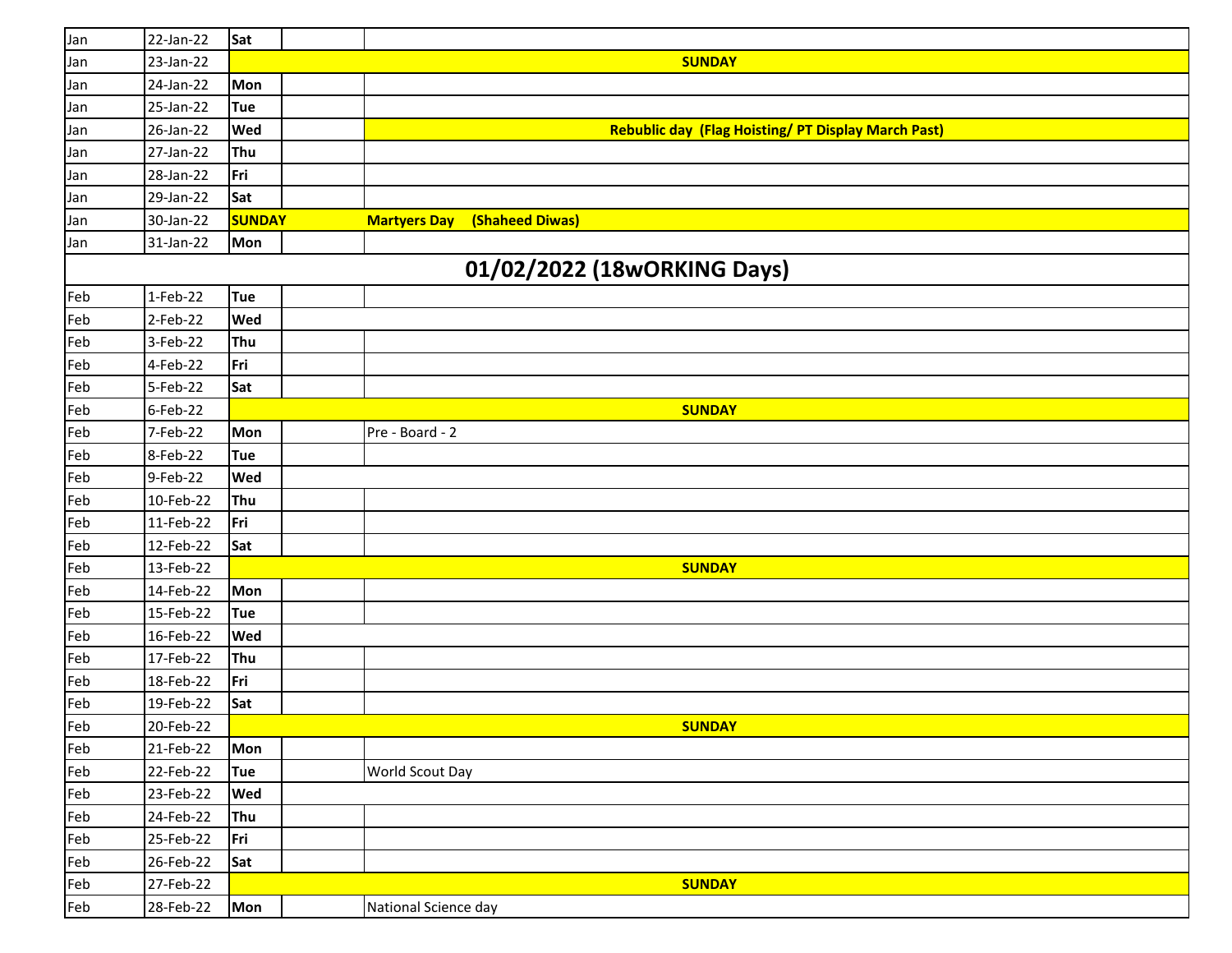|       | <b>Mar-22</b> |            |                              |  |  |  |  |
|-------|---------------|------------|------------------------------|--|--|--|--|
| Feb   | $1-Mar-22$    | Tue        | Annual Exam                  |  |  |  |  |
| Mar   | 2-Mar-22      | Wed        |                              |  |  |  |  |
| Mar   | 3-Mar-22      | Thu        |                              |  |  |  |  |
| Mar   | 4-Mar-22      | Fri        |                              |  |  |  |  |
| Mar   | 5-Mar-22      | Sat        |                              |  |  |  |  |
| Mar   | 6-Mar-22      |            | <b>SUNDAY</b>                |  |  |  |  |
| Mar   | 7-Mar-22      | Mon        |                              |  |  |  |  |
| Mar   | 8-Mar-22      | <b>Tue</b> |                              |  |  |  |  |
| Mar   | 9-Mar-22      | Wed        |                              |  |  |  |  |
| Mar   | 10-Mar-22     | Thu        |                              |  |  |  |  |
| Mar   | 11-Mar-22     | Fri        |                              |  |  |  |  |
| Mar   | 12-Mar-22     | Sat        |                              |  |  |  |  |
| Mar   | 13-Mar-22     |            | <b>SUNDAY</b>                |  |  |  |  |
| Mar   | 14-Mar-22     | Mon        |                              |  |  |  |  |
| Mar   | 15-Mar-22     | <b>Tue</b> |                              |  |  |  |  |
| Mar   | 16-Mar-22     | Wed        |                              |  |  |  |  |
| Mar   | 17-Mar-22     | Thu        | <b>Holi</b>                  |  |  |  |  |
| Mar   | 18-Mar-22     | Fri        | <b>Holi</b>                  |  |  |  |  |
| Mar   | 19-Mar-22     | Sat        |                              |  |  |  |  |
| Mar   | 20-Mar-22     |            | <b>SUNDAY</b>                |  |  |  |  |
| Mar   | 21-Mar-22     | Mon        |                              |  |  |  |  |
| Mar   | 22-Mar-22     | <b>Tue</b> | Result Final :-              |  |  |  |  |
| Mar   | 23-Mar-22     | Wed        |                              |  |  |  |  |
| Mar   | 24-Mar-22     | Thu        |                              |  |  |  |  |
| Mar   | 25-Mar-22     | Fri        |                              |  |  |  |  |
| Mar   | 26-Mar-22     | Sat        |                              |  |  |  |  |
| Mar   | 27-Mar-22     |            | <b>SUNDAY</b>                |  |  |  |  |
| Mar   | 28-Mar-22     | Mon        | May Start school or in April |  |  |  |  |
| Mar   | 29-Mar-22     | <b>Tue</b> |                              |  |  |  |  |
| Mar   | 30-Mar-22     | Wed        |                              |  |  |  |  |
| Mar   | 31-Mar-22     | Thu        |                              |  |  |  |  |
|       |               |            | Apr-22                       |  |  |  |  |
| April | 1-Apr-22      | Fri        | Open for session 2022 - 23   |  |  |  |  |
| April | 2-Apr-22      | Sat        |                              |  |  |  |  |
| April | 3-Apr-22      |            | <b>SUNDAY</b>                |  |  |  |  |
| April | 4-Apr-22      | Mon        |                              |  |  |  |  |
| April | 5-Apr-22      | <b>Tue</b> |                              |  |  |  |  |
| April | 6-Apr-22      | <b>Wed</b> |                              |  |  |  |  |